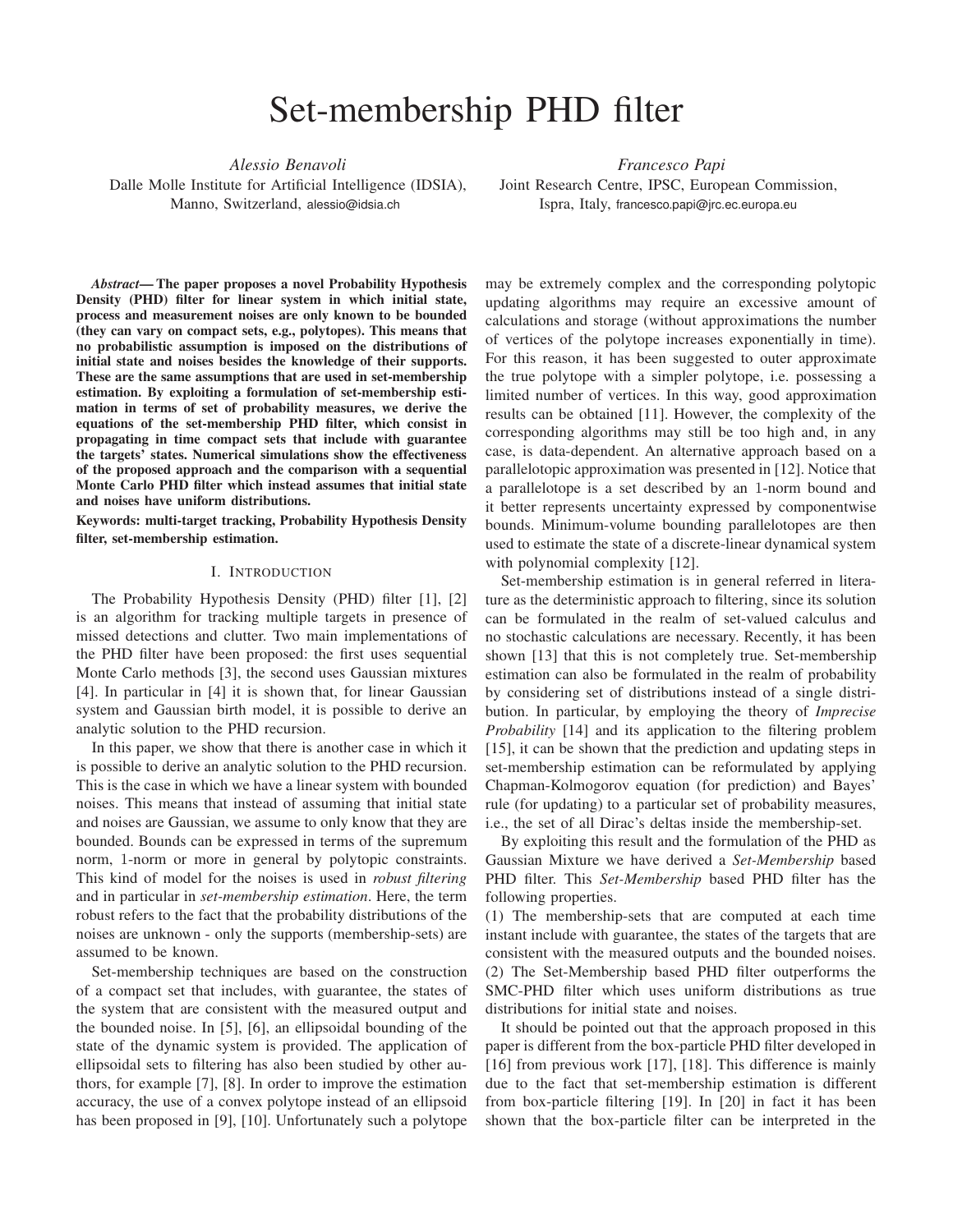Bayesian filtering framework as a mixture of uniform probability density functions (PDF). Set-membership estimation cannot be interpreted in the Bayesian framework, but only in the framework of Imprecise probability (filtering with set of probability measures). We discuss with more details this differences in Section V.

#### II. SET-MEMBERSHIP ESTIMATION

Consider the following linear, time-invariant, discrete-time system

$$
\begin{cases}\n x_k = Fx_{k-1} + \omega_{k-1}, \\
 z_k = Hx_k + \lambda_k,\n\end{cases} (1)
$$

where: k is the time;  $x_k \in \mathbb{R}^n$  is the state;  $z_k \in \mathbb{R}^p$  is the measured output;  $\omega_{k-1} \in \mathbb{R}^n$  is the process noise;  $\lambda_k \in \mathbb{R}^p$  is the measurement noise;  $F$  and  $H$  are matrices of compatible dimensions. In Kalman filtering, the initial state and noise signals are assumed to be:

$$
p(\omega_{k-1}) = \mathcal{N}(\omega_{k-1}; \hat{\omega}, Q),
$$
  
\n
$$
p(\lambda_k) = \mathcal{N}(\lambda_k; \hat{\lambda}, R),
$$
  
\n
$$
p(x_0) = \mathcal{N}(x_0; \hat{x}_0, P_0),
$$
\n(2)

where  $\mathcal{N}(\rho; \mu, \Sigma)$  denotes that  $\rho$  is a Gaussian random variable with mean  $\mu$  and variance  $\Sigma$ . Note that in (2) the noises have a mean different from zero. We exploit this fact to derive the following result.

Lemma 1. *Consider the process noise and assume that*

$$
\hat{\omega} \in \Omega,\tag{3}
$$

where  $\Omega$  *is some polytope in*  $\mathbb{R}^n$ *, i.e., we only know that the mean of the process noise belongs to the set*  $\Omega$ *, then for*  $Q \to 0$ *(i.e., Q is scaled by a constant*  $\epsilon$  *and*  $\epsilon \rightarrow 0$ *), one has that* 

$$
\{\mathcal{N}(\omega; \hat{\omega}, Q): \hat{\omega} \in \Omega\} \stackrel{Q \to 0}{=} \{\delta_{\hat{\omega}}(\omega): \hat{\omega} \in \Omega\},\
$$

*where*  $\delta_{\hat{\omega}}$  *denotes a Dirac's delta centred at*  $\hat{\omega}$ *.*  $\Box$ 

The proof is obvious and omitted. Lemma 1 states that if we only know that the mean of the process noise belongs to a polytope  $\Omega$  and we take the limit for  $Q \to 0$  of the set of Gaussian PDFs with means varying in this polytope, then we obtain the set of all Dirac's deltas on  $\Omega$ . Note that the closed convex set containing all Dirac's deltas on  $\Omega$  and the closed set containing all (finitely additive) probabilities with support on  $\Omega$  are equivalent.<sup>1</sup> Thus, from Lemma 1, it also follows that the limit of the set of Gaussian PDFs with means in  $\Omega$  is equivalent to the set of all probability measures with support on  $\Omega$ . We can state this result differently by saying that the only information about the variable  $\omega_{k-1}$  is that it takes values in  $\Omega$ . This is the condition which is assumed for initial state and noises in set-membership estimation.

The aim of this section is to show that using the same limit procedure described in Lemma 1 we can recover the formulas of set-membership estimation. This is not a rigorous proof, we point the reader to [13] for a more rigorous derivation. Let us start with the prediction step.

<sup>1</sup>With equivalent we mean that they give the same lower and upper expectations w.r.t. real-valued function defined on  $\Omega$  [14, Sec. 3.6].

Theorem 1. *Assume that the posterior distribution of the state estimate at time* k − 1 *belongs to the set*

$$
\left\{ \mathcal{N}(x_{k-1}; \hat{x}_{k-1}, P_{k-1}) : \ \hat{x}_{k-1} \in \hat{X}_{k-1} \right\},\tag{4}
$$

where  $\hat{X}_{k-1}$  is a polytope in  $\mathbb{R}^n$  and consider the state *equation in (1) in which the distribution of the process noise belongs to the set*

$$
\left\{\mathcal{N}(\omega_{k-1};\hat{\omega},Q): \ \hat{\omega}\in\Omega\right\}.
$$

*By taking the limit for*  $(FP_{k|k-1}F^T + Q) \rightarrow 0,^2$  *we obtain the set of predicted distributions of the set-membership estimate at time* k*, i.e.,:*

$$
\left\{\delta_{\hat{x}_{k|k-1}}(x_{k|k-1}): \ \hat{x}_{k|k-1} \in \hat{X}_{k|k-1}\right\},\tag{5}
$$

*with*

$$
\hat{X}_{k|k-1} = F\hat{X}_{k-1} \oplus \Omega,\tag{6}
$$

where  $\oplus$  *denotes the Minkowski sum of two sets and*  $F \hat{X}_{k-1}$ *denotes the product of the matrix* F *for the elements of the set*  $\hat{X}_{k-1}$ . <sup>k</sup>−1*.*

Proof: Choose a value for  $\hat{x}_{k-1}$  in  $\hat{X}_{k-1}$  and for  $\hat{\omega}$  in  $\Omega$  and apply Kalman filtering equations for non-zero mean process noise. The state prediction is then  $\mathcal{N}(x_{k|k-1}; \hat{x}_{k|k-1}, P_{k|k-1})$ where  $\hat{x}_{k|k-1} = F \hat{x}_{k-1} + \hat{\omega}$  and  $P_{k|k-1} = F P_{k|k-1} F^T +$ Q. By taking the limit for  $(FP_{k|k-1}F^T + Q) \rightarrow 0$  of the predictive Gaussian, we obtain  $\delta_{\hat{x}_{k|k-1}}(x_{k|k-1})$ . Finally, by repeating the previous step for all values of  $\hat{x}_{k-1}$  in  $\hat{X}_{k-1}$ and  $\hat{\omega}$  in  $\Omega$ , we can prove the Theorem.

Thus, at the end of the prediction step we only know that the value of the state prediction variable  $x_{k|k-1}$  belongs to the set  $\hat{X}_{k|k-1}$  in (6).

Theorem 2. *Assume that the predicted distribution of the state estimate at time* k|k − 1 *belongs to the set*

$$
\left\{ \mathcal{N}(x_{k|k-1}; \hat{x}_{k|k-1}, P_{k|k-1}) : \hat{x}_{k|k-1} \in \hat{X}_{k|k-1} \right\},\tag{7}
$$

where  $\hat{X}_{k|k-1}$  is a polytope in  $\mathbb{R}^n$  and consider the mea*surement equation in (1) in which the distribution of the measurement noise is assumed to belong to the set*

$$
\left\{ \mathcal{N}(\lambda_k;\hat{\lambda},R): \ \hat{\lambda}\in \Lambda \right\}.
$$

 $Define \ K_k = P_{k|k-1} H^T S_k^{-1}, \ S_k = H P_{k|k-1} H^T + R, \ P_{k|k} =$  $(I - K_k H)P_{k|k-1}$  *By taking the limit for*  $S_k, P_{k|k} \to 0$  *of KF updating equation, we obtain the set of updated distributions of the set-membership estimate at time* k*:*

$$
\left\{\delta_{\hat{x}_k}(x_k): \ \hat{x}_k \in \hat{X}_k\right\},\tag{8}
$$

 $\Box$ 

*with*

$$
\hat{X}_k = \left\{ x \in \hat{X}_{k|k-1} \text{ s.t. } Hx \in \{z_k - \hat{\lambda} : \hat{\lambda} \in \Lambda \} \right\}. \tag{9}
$$

<sup>&</sup>lt;sup>2</sup>Again we can assume that  $P_{k|k-1}$ , Q are scaled by a constant  $\epsilon$  and  $\epsilon \rightarrow 0.$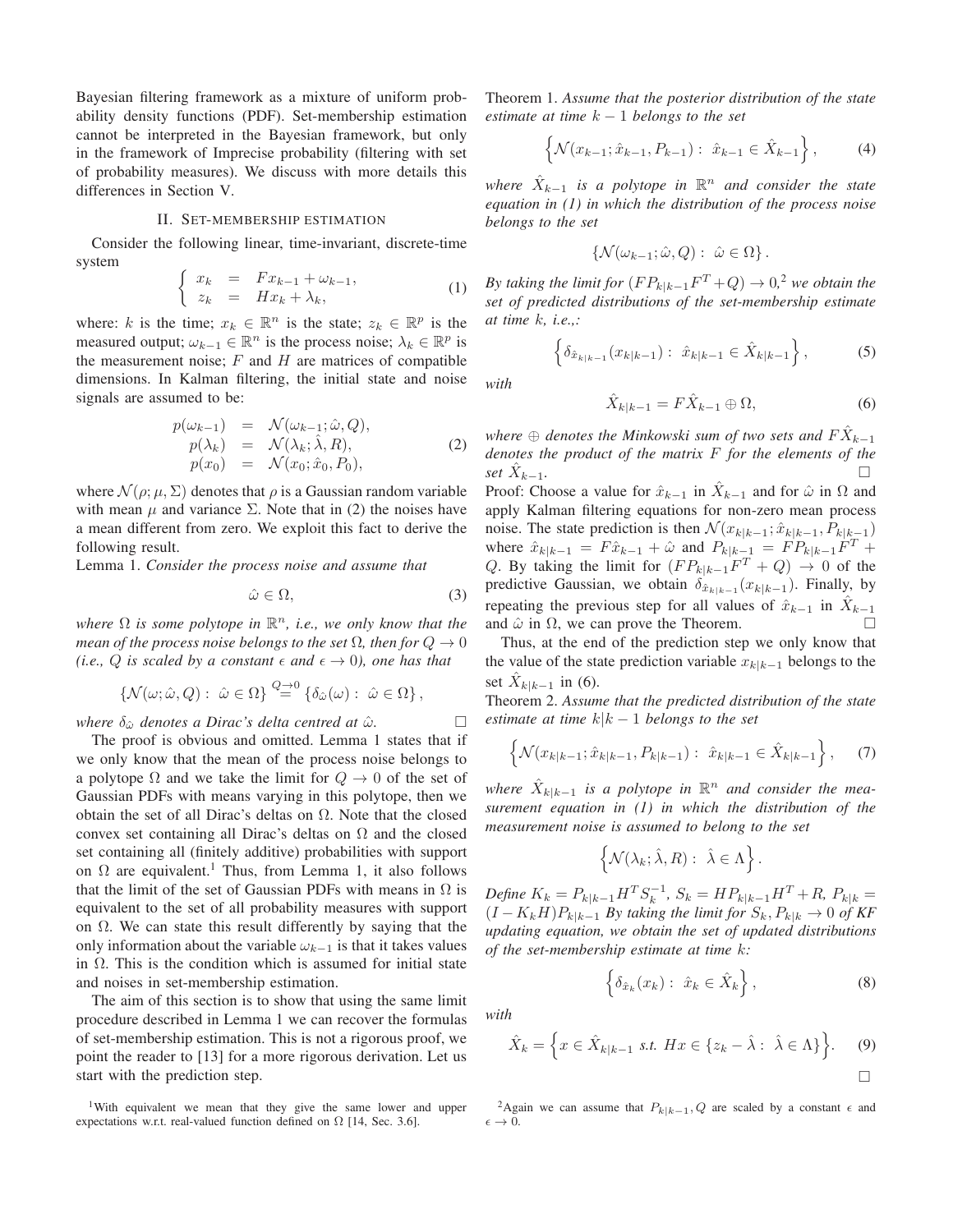Proof: The KF updated posterior distribution is  $\mathcal{N}(x_k; \hat{x}_k, P_k)$ where  $\hat{x}_k = \hat{x}_{k|k-1} + K_k(z_k - \lambda - H\hat{x}_{k|k-1})$ . The above Gaussian has been obtained by applying Bayes'rule, i.e.,

$$
\mathcal{N}(x_k; \hat{x}_k, P_k) \propto \frac{\mathcal{N}(z_k - \hat{\lambda}; H\hat{x}_{k|k-1}, R)\mathcal{N}(x_{k|k-1}; \hat{x}_{k|k-1}, P_{k|k-1})}{\mathcal{N}(z_k - \hat{\lambda}; H\hat{x}_{k|k-1}, S_k)}
$$

.

A condition to apply Bayes'rule is that the denominator must be positive; we must meet this condition when we take the limit  $S_k \to 0$ . By considering only the exponential kernel of  $\mathcal{N}(z_k - \lambda; H\hat{x}_{k|k-1}, S_k)$ , this condition can be satisfied at the limit provided that  $z_k - \hat{\lambda} = H\hat{x}_{k|k-1}$ , since  $\exp(-(z_k - \hat{\lambda} - \hat{\lambda}))$  $H\hat{x}_{k|k-1}$ )<sup>T</sup> $S_k^{-1}(z_k - \hat{\lambda} - H\hat{x}_{k|k-1})$ ) = 1 in this case.<sup>3</sup> This means that, given  $z_k$  and  $\hat{\lambda}$  in  $\Lambda$ , we cannot arbitrarily choose  $\hat{x}_{k|k-1}$  in  $\hat{X}_{k|k-1}$  but we must choose this value to satisfy the positiveness of the denominator.<sup>4</sup> There exist values that verify this condition iff:

$$
H\hat{X}_{k|k-1} \cap \{z_k - \hat{\lambda} : \ \hat{\lambda} \in \Lambda\} \neq \emptyset.
$$

Then assuming that there exists some  $\hat{x}_{k|k-1}$  which satisfies the above condition and if we take  $z_k - \lambda = H\hat{x}_{k|k-1}$  we obtain

$$
\begin{array}{rcl}\n\hat{x}_k & = & \hat{x}_{k|k-1} + K_k(z_k - H\hat{x}_{k|k-1}) - K_k \Lambda \\
& = & \hat{x}_{k|k-1} + K_k(H\hat{x}_{k|k-1} - H\hat{x}_{k|k-1}) = \hat{x}_{k|k-1},\n\end{array} \tag{10}
$$

and this holds for all  $\hat{x}_{k|k-1}$  such that  $z_k - \hat{\lambda} = H\hat{x}_{k|k-1}$ . Then by taking the limit  $P_{k|k} \to 0$  we obtain the set of Dirac's deltas with support in (9).  $\Box$ 

Theorems 1 and 2 give the theoretical solution of the problem of set-membership estimation, i.e., to compute the support of the posterior distribution of  $x_k$  given all the past observations under the assumption that the only information about the distributions of initial state, process and measurement noises is their support. To practically solve the prediction and updating steps, it is in necessary to assume that the borders of the supports of initial state and noises can be described by simple shapes, for instance polytopes. In this case, the prediction and updating steps reduce to propagate in time the vertices or the linear constraints that characterize these polytopes [11], [12].

*Example 1. Consider the following example*

$$
F = \left[ \begin{array}{cc} 1 & 3 \\ 0 & 1 \end{array} \right], \quad H = \left[ 1, \ 0 \right]
$$

 $\Omega = Co\{[-0.5, -0.1]^T, [-0.5, 0.1]^T, [0.5, -0.1]^T, [0.5, 0.1]^T\},\$  $\hat{X}_0$  =  $Co\{[-1, 0.3]^T, [-1, 0.7]^T, [1, 0.3]^T, [1, 0.7]^T\},$  $\Lambda = [-0.3, 0.3]$ , where Co denotes convex hull (note that  $\Omega, \hat{X}_0$  are boxes centred at  $[0,0]^T$ ). Fig. 1 shows the sets  $F \hat{X}_0$  (dashed line) and  $\hat{X}_{1|0} = F \hat{X}_0 \oplus \Omega$  (solid line) for *the first*  $(x_1)$  *and second*  $(x_2)$  *component of the state. The updated membership-set* Xˆ <sup>1</sup> *is shown in Fig. 1 (red thick line)*

<sup>3</sup>If  $z_k - \hat{\lambda} \neq H\hat{x}_{k|k-1}, \exp(-(z_k - \hat{\lambda} - H\hat{x}_{k|k-1})^T S_k^{-1} (z_k - \hat{\lambda} - H\hat{x}_{k|k-1})^T S_k^{-1} (z_k - \hat{\lambda} - H\hat{x}_{k|k-1})^T S_k^{-1} (z_k - \hat{\lambda} - H\hat{x}_{k|k-1})^T S_k^{-1} (z_k - \hat{\lambda} - H\hat{x}_{k|k-1})^T S_k^{-1} (z_k - \hat{\lambda} - H\hat{x}_{k|k-1})^T S_k^{-1} (z_k - \hat{\lambda} - H\hat{x}_{k|k-1})^$  $H\hat{x}_{k|k-1})$ )  $\to$  0 for  $S_k \to 0$ .



Fig. 1. Predicted and updated membership-set.

# *- it has been computed assuming the observation*  $z_1 = 3.5$ *.* П

Form the previous example, it can be noticed that the prediction and updating steps change the shape of the membershipset  $\hat{X}_k$ . As the time increases, this set becomes more and more complicated (many vertices and facets). Therefore, in order to reduce the complexity of the prediction and updating steps, at each time instant it is necessary to approximate the membership-set with a simpler shaped region. Usually, outer-approximating regions are provided by ellipsoids or by polytopes with predefined shape (fixed number of vertices or parallel edges), e.g., [12].

## III. THE GAUSSIAN MIXTURE PHD FILTER

Hereafter we briefly review the Gaussian mixture PHD filter; we point the reader to [4] for more details. In the the Gaussian mixture PHD filter it is assumed that (1) the state dynamics and measurement equation are given by (1); (2) the survival  $p_s$  and detection probability  $p_d$  are state independent; (3) the clutter is Poisson and independent of target-originated measurements; (4) the intensity of the birth process is a Gaussian mixture:

$$
\gamma_k(x) = \sum_{i=1}^{J_{\gamma,k}} w_{\gamma,k}^{(i)} \mathcal{N}(x; m_{\gamma,k}^{(i)}, P_{\gamma,k}^{(i)}),
$$

where  $m_{\gamma,k}^{(i)}$  are the peaks of the birth intensity (the locations where new targets are more likely to appear),  $P_{\gamma,k}^{(i)}$  determines the spread of the birth intensity, the weight  $w_{\gamma,k}^{(i)}$  gives the expected number of new targets originated from  $m_{\gamma,k}^{(i)}$ .

Suppose that these assumptions hold and that the posterior intensity at time  $k - 1$  is a Gaussian mixture of the form

$$
v_{k-1}(x) = \sum_{i=1}^{J_{k-1}} w_{k-1}^{(i)} \mathcal{N}(x; m_{k-1}^{(i)}, P_{k-1}^{(i)}),
$$
 (11)

then the predicted intensity for time  $k$  is also a Gaussian mixture

$$
v_{k|k-1}(x) = v_{S,k|k-1}(x) + \gamma_k(x), \tag{12}
$$

where

$$
v_{S,k|k-1}(x) = p_s \sum_{i=1}^{J_{k-1}} w_{k-1}^{(i)} \mathcal{N}(x; m_{S,k|k-1}^{(i)}, P_{S,k|k-1}^{(i)}),
$$
 (13)  

$$
m_{S,k|k-1}^{(i)} = Fm_{k-1}^{(i)}, \qquad P_{S,k|k-1}^{(i)} = FP_{k-1}^{(i)}F^T + Q.
$$
 (14)

<sup>&</sup>lt;sup>4</sup>The application of Bayes' rule only to the probabilities that assign positive mass (density) to the observation is called by Walley "regular extension" [14, Appendix J].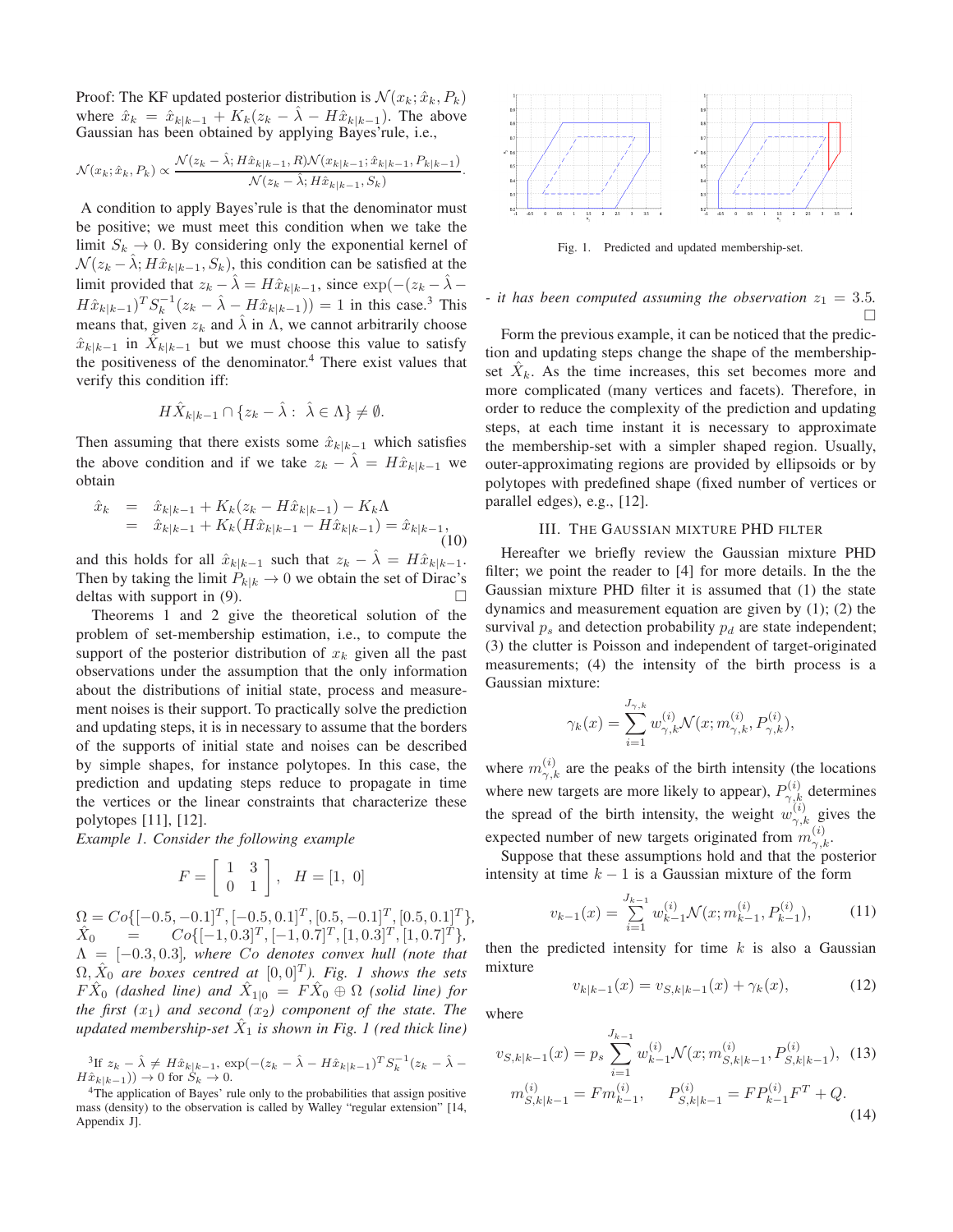Observe that  $v_{k|k-1}(x)$  is again a Gaussian mixture, which can be rewritten as

$$
v_{k|k-1}(x) = \sum_{i=1}^{J_{k|k-1}} w_{k|k-1}^{(i)} \mathcal{N}(x; m_{k|k-1}^{(i)}, P_{k|k-1}^{(i)}). \tag{15}
$$

Then, let  $Z_k = \{z_1, \ldots, z_{l_k}\}\$  be the set of observations at time  $k$ , then the posterior intensity at time  $k$  is also a Gaussian mixture and is given by:

$$
v_k(x) = (1 - p_d)v_{k|k-1}(x) + \sum_{z \in Z_k} v_{D,k}(x; z),
$$
 (16)

with

$$
v_{D,k}(x;z) = \sum_{i=1}^{J_{k|k-1}} w_k^{(i)} \mathcal{N}(x; m_k^{(i)}, P_k^{(i)}),
$$
\n(17)

$$
w_k^{(i)} = \frac{p_d w_{k|k-1}^{(i)} q_k^{(i)}(z)}{\kappa_k(z) + p_d \sum_{j=1}^{J_{k|k-1}} w_{k|k-1}^{(j)} q_k^{(j)}(z)},
$$
(18)

$$
q_k^{(i)}(z) = \mathcal{N}(z; Hm_{k|k-1}^{(i)}, R + HP_{k|k-1}^{(i)}H^T),
$$
(19)  
\n
$$
m_k^{(i)} = m_{k|k-1}^{(i)} + K_k(z - Hm_{k|k-1}^{(i)}),
$$
  
\n
$$
P_k^{(i)} = (I - K_k H)P_{k|k-1}^{(i)}, \quad K_k^{(i)} = P_{k|k-1}^{(i)}H^T S_k^{-1},
$$
  
\n
$$
S_k^{(i)} = H P_{k|k-1}^{(i)}H^T + R,
$$

Note that  $\kappa_k(z)$  is the clutter intensity which is in general assumed to be:

$$
\kappa_k(z) = \phi_c V u(z),\tag{20}
$$

 $u(\cdot)$  is the uniform density over the surveillance region, V is the volume of the surveillance region and  $\phi_c$  is the average number of clutter returns per unit volume.

It should be noticed that because of (12) and (16) the number of components of the Gaussian mixture increases at each time step. Pruning and merging procedures are thus necessary for computational feasibility. A pruning and merging algorithm is described in [4] together with an algorithm to extract the peaks of the mixture. This latter algorithm is used to provide a point estimate of the target locations.

#### IV. SET-MEMBERSHIP PHD FILTER

The aim of this section is to derive a PHD filter in case we assume that

- 1) initial state, measurement and process noise are modelled by a set of Dirac's deltas over polytopic regions;
- 2) the clutter distribution  $u(\cdot)$  in the surveillance region U is

$$
u(z) \in \{\delta_{\hat{z}}(z) : \hat{z} \in U\};\tag{21}
$$

3) the set of intensity of the birth process is  $\Gamma_{s,k}(x) =$  $\{\gamma_{s,k}(x): \forall s\}$  with:

$$
\gamma_{s,k}(x)=\textstyle \sum\limits_{i=1}^{J_{\gamma,k}} w_{\gamma,k}^{(i)} \delta_{m_{\gamma,k}^{(i,s_i)}}(x), \ \ m_{\gamma,k}^{(i,s_i)}\in M_{\gamma,k}^{(i)},
$$

where  $s_i$  indexes the choice of one element of the membership set  $M_{\gamma,k}^{(i)}$  and  $s = \{s_1, \ldots, s_{J_{\gamma,k}}\}$  the set of all the choices in each membership-set. Thus,  $\Gamma_{s,k}(x)$ is the set of all possible mixture of Dirac's deltas that we obtain by selecting  $m_{\gamma,k}^{(i,s_i)}$  to be any of the point in the membership set  $M_{\gamma,k}^{(i)}$  for all elements of the mixture  $i=1,\ldots,J_{\gamma,k}$ 

Theorem 3. *Suppose that the above assumptions hold and that the set of posterior intensity at time*  $k - 1$  *is*  $V_{k-1}(x) =$ {vs,k−1(x) : ∀j} *with*

$$
v_{s,k-1}(x) = \sum_{i=1}^{J_{k-1}} w_{k-1}^{(i)} \delta_{m_{k-1}^{(i,s_i)}}(x), \quad m_{k-1}^{(i,s_i)} \in M_{k-1}^{(i)},\tag{22}
$$

 ${v_{s,k|k-1}(x): ∀j}$  where *then the set of predicted intensity for time k is*  $V_{k|k-1}(x) =$ 

$$
v_{s,k|k-1}(x) = \sum_{i=1}^{J_{k|k-1}} w_{k|k-1}^{(i)} \delta_{m_{k|k-1}^{(i,s_i)}}(x), \quad m_{k|k-1}^{(i,s_i)} \in M_{k|k-1}^{(i)},
$$
\n(23)

with 
$$
J_{k|k-1} = J_{k-1} + J_{\gamma,k},
$$

$$
M_{k|k-1}^{(i)} = \begin{cases} FM_{k-1}^{(i)} \oplus \Omega & \text{for } i = 1, ..., J_{k-1}, \\ M_{\gamma,k-1}^{(i)} & \text{for } i = J_{k-1} + 1, ..., J_{k-1} + J_{\gamma,k}. \end{cases}
$$
  
\n
$$
w_{k|k-1}^{(i)} = \begin{cases} p_s w_{k-1}^{(i)} & \text{for } i = 1, ..., J_{k-1}, \\ w_{\gamma,k}^{(i)} & \text{for } i = J_{k-1} + 1, ..., J_{k-1} + J_{\gamma,k}. \end{cases}
$$
  
\n(25)

 $\Box$ 

Proof: The result follows directly from the proof of Theorem 1 and (11)–(15) exploiting the limit procedure described in Theorem 1. Observe that in (24) new membership-sets are added to account for the birth of new targets. Theorem 4. *Suppose that the set of predicted posterior intensity at time k is*  $V_{k|k-1}(x) = \{v_{s,k|k-1}(x) : \forall j\}$  with  $v_{s,k|k-1}(x)$  given in (23). Let  $Z_k = \{z_1, \ldots, z_{l_k}\}\$  be the set *of observations at time* k*, then the set of posterior intensity at time* k *is*  $V_k(x) = \{v_{s,k}(x) : \forall j\}$  *with* 

$$
v_{s,k}(x) = \sum_{i=1}^{J_k} w_k^{(i)} \delta_{m_k^{(i,s_i)}}(x), \quad m_k^{(i,s_i)} \in M_k^{(i)},\tag{26}
$$

*where*  $J_k = (1 + |Z_k|)J_{k|k-1}$ ,

$$
M_k^{(i)} = \begin{cases} M_{k-1}^{(i)}, i = 1, \dots, J_{k|k-1}, \\ M_{z_1, k|k-1}^{(i)}, i = J_{k|k-1} + 1, \dots, 2J_{k|k-1}, \\ \dots \\ M_{z_{l_k}, k|k-1}^{(i)}, i = |Z_k| J_{k|k-1} + 1, \dots, |Z_k + 1| J_{k|k-1}, \end{cases}
$$
(27)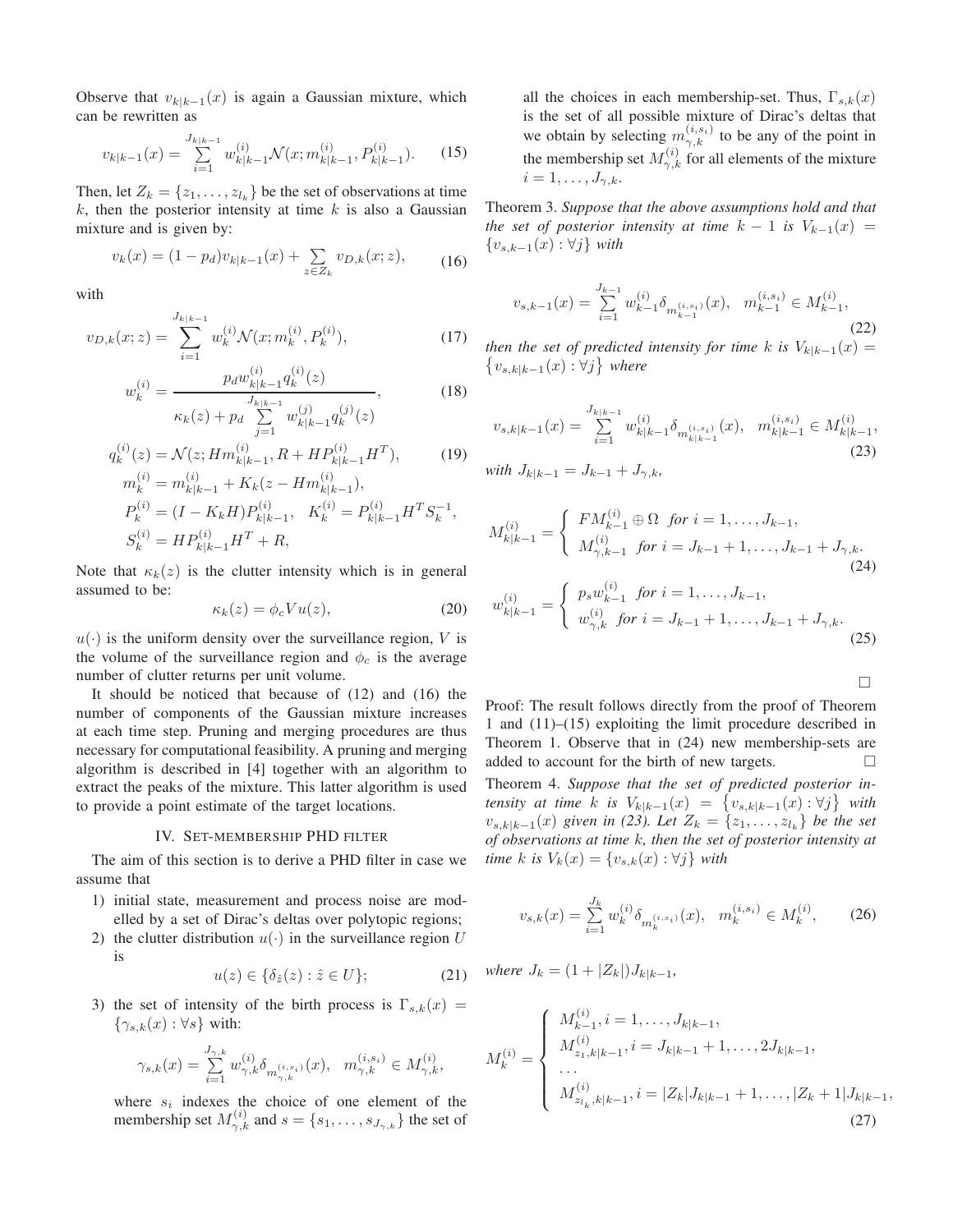with 
$$
M_{z_r,k|k-1}^{(i)} = \{M_{k|k-1}^{(i)} : HM_{k|k-1}^{(i)} \cap \hat{Z}_r \neq \emptyset\}, \ \hat{Z}_r = \{z_r - \hat{\lambda} : \ \hat{\lambda} \in \Lambda\},
$$
  

$$
w_k^{(i)} = \begin{cases} (1 - p_d)w_{k|k-1}^{(i)} \text{ for } i = 1, \dots, J_{k|k-1}, \\ w_{z_1,k}^{(i)} \text{ for } i = J_{k|k-1} + 1, \dots, 2J_{k|k-1}, \\ \dots \\ w_{z_{l_k},k}^{(i)} \text{ for } i = |Z_k|J_{k|k-1} + 1, \dots, |Z_k + 1|J_{k|k-1}, \end{cases}
$$
(28)

*and*

$$
w_{z_r,k}^{(i)} = \frac{p_d I_{\{HM_{k|k-1}^{(i)} \cap \hat{Z}_r \neq \emptyset\}}}{\phi_c V + p_d \sum_{l=1}^{J_{k|k-1}} I_{\{HM_{k|k-1}^{(l)} \cap \hat{Z}_r \neq \emptyset\}}}
$$
(29)

where  $I_{\{HM_{k|k-1}^{(i)} \cap \hat{Z}_r \neq \emptyset\}}$  *is the indicator function which is one when its argument is satisfied and zero otherwise.* Proof: The result follows directly from the proof of Theorem 2 and (15)–(20). We discuss the derivation of (29) with more details. From Theorem 2, we know that to apply Bayes'rule we must ensure that the denominator  $\mathcal{N}(z_r - \hat{\lambda}; Hm_{k|k-1}^{(i)}, S_k^{(i)})$ is positive at the limit  $S_k^{(i)} \to 0$ , which implies that

$$
z_r - \hat{\lambda} = Hm_{k|k-1}^{(i)}.
$$

This means that, given  $z_k$  and  $\hat{\lambda}$  in  $\Lambda$ , we cannot arbitrarily choose  $m_{\nu}^{(i)}$  $_{k|k-1}^{(i)}$  in  $M_{k|k}^{(i)}$  $\frac{k(k-1)}{k(k-1)}$  but we must choose this value to satisfy the above condition. There exist values that verify this condition iff:

$$
HM_{k|k-1}^{(i)} \cap \hat{Z}_r \neq \emptyset.
$$

From (19), this implies that

$$
q_k^{(i)}(z_r) = \begin{cases} \frac{1}{\sqrt{\det(2\pi S_k^{(i)})}} & \text{if } HM_{k|k-1}^{(i)} \cap \hat{Z}_r \neq \emptyset \\ 0 & \text{other.} \end{cases}
$$

the first row is obtained by taking  $z_r - \hat{\lambda} = Hm_{k|k-1}^{(i)}$ . Thus, (18) is equal to

$$
w_{z_r,k}^{(i)} = \frac{p_d I_{\{HM_{k|k-1}^{(i)} \cap \hat{Z}_r \neq \emptyset\}}}{\kappa_k(z_r)\sqrt{\det(2\pi S_k)} + p_d \sum_{l=1}^{J_{k|k-1}} I_{\{HM_{k|k-1}^{(l)} \cap \hat{Z}_r \neq \emptyset\}}}
$$
(30)

,

 $\Box$ 

where we have assumed that all the  $S_k^{(i)}$  $k^{(i)}$  are equal to  $S_k$ . Now we must take the limit  $S_k \to 0$ . Since  $\kappa_k(z_r) = \phi_c V u(z_r)$ ,  $u(z_r) \in {\delta_{\hat{z}}(z_r)}, \quad \hat{z} \in U$ , if  $\delta_{\hat{z}}(z_r)$  is obtained as limit for  $S_k \to 0$  of  $\mathcal{N}(z_r; \hat{z}, S_k)$ , then we obtain (29) by taking  $\hat{z}=z_r$ .

It is worth to point our the non-obvious differences between the linear Gaussian mixture PHD and the set-membership PHD filter.

1) In the set-membership PHD filter, the prediction and updating steps practically consist on computing  $M^{(i)}_{\nu+\nu}$  $\begin{array}{c} (i)\ k|k-1}, w^{(i)}_k \end{array}$  $\binom{i}{k|k-1}$  and  $M_k^{(i)}$  $_k^{(i)}, w_k^{(i)}$  $\binom{i}{k}$ .<sup>5</sup>

- 2) Because of the boundedness of the process and measurement noise, the set-membership PHD filter naturally performs a gating procedure on the measurements: if  $I_{\{HM_{k|k-1}^{(i)} \cap \hat{Z}_r \neq \emptyset\}} = 0$ , the weight  $w_{z_r,k}^{(i)}$  is zero. This means that, after the updating step, the intensity mixture  $v_{s,k}(x)$  may practically have much less components than  $J_k = (1 + |Z_k|) J_{k|k-1}.$
- 3) The set-membership PHD filter always guarantees that the true values of the target states are included in some of the polytopes  $M_k^{(i)}$  $\frac{u}{k}$ .
- 4) As for the linear Gaussian mixture PHD, the sum of the weights of the mixture gives the number of expected targets.

## *A. Pruning, merging, bounding*

Although the gating procedure of the membership-set guarantees that the set-membership PHD filter has less components than the linear Gaussian mixture PHD, a reduction of the number of terms of the mixture may be necessary for  $p_d$ 1 and large number of false alarms. As for the the linear Gaussian mixture PHD, we have implemented three reduction strategies. First, there is a pruning strategy which deletes all the terms in the mixture in  $v_{s,k}(x)$  whose weights  $w_k^{(i)}$  $k^{(i)}$  are less than a fixed threshold. Second, there is a merging strategy, which combines the polytopes that are close. We have used the Hausdorff metric to measure the distance of two polytopes. If this distance is less than a fixed threshold, the polytope with smaller weight  $w_k^{(r)}$  $\kappa^{(r)}$  is deleted and the weight of the other polytope is incremented by  $w_k^{(r)}$  $k^{(r)}$ . Finally, the total number of terms of the mixture cannot exceed a fixed maximum value. It it does, the exceeding terms with smaller weights are deleted.

Another issue concerns the number of vertices of the polytopes of the membership sets. In this paper, we have used a bounding-box approximation to prevent that the polytopes become too complex. The set-membership filter has been implemented using the routines for computational geometry of the Multi-Parametric Toolbox [21].

## V. DIFFERENCE WITH THE BOX PARTICLE FILTER APPROACH

The aim of this section is to point out the differences between the set-membership PHD filter proposed in this paper and the Box Particle PHD filter presented in [16].

We start this comparison by first highlighting the differences between Box Particle filter (Box-PF) and set-membership estimation. Box-PF has been proposed in [19] with the goal of reducing the computational complexity in PF. It is well known that PF approximates the posterior PDF of the state by a mixture of Dirac's deltas centred on the computed particles. The idea of the Box-PF is to approximate this PDF by a mixture of uniform distributions with box supports [20]. Then, assuming that the process and measurement noises are also enclosed in boxes, at each time instant the predicted and updated supports of the boxes in the mixture are computed by using interval-analysis and the weights of the mixture are updated using Bayes' rule under the further assumptions that

<sup>5</sup>The expression of the predicted and updated intensity as mixture of Dirac's is used only in the proof, for the practical implementation we just propagate the membership-sets.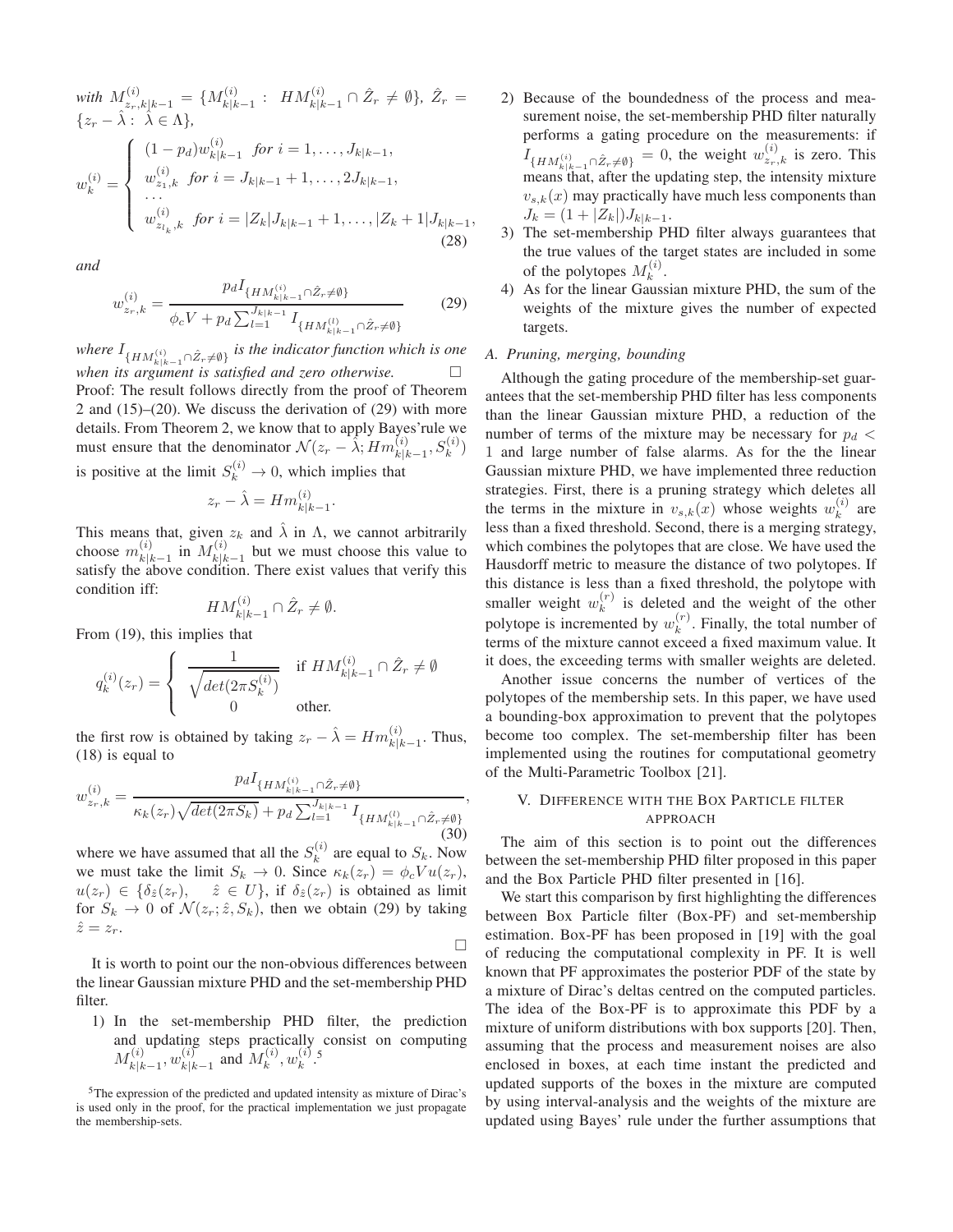the noises have uniform distributions (with box supports). With this latter assumption, Box-PF can be completely formulated in the realm of Bayesian filtering [20], since the distributions of the noises are completely known. In this context, the advantage of Box-PF is to use interval-analysis to perform prediction/updating and, thus, to obtain a good approximation of the solution of Bayesian filtering by using a relatively small number of box particles.

Conversely, in set-membership estimation no assumption is imposed on the distributions of the noises (the distributions of the noises are unknown - only their supports are known). The lack of information on the distributions of the noises can be modelled by considering the set of all distributions which are zero outside the given supports.<sup>6</sup> In this case, we cannot use Bayesian filtering to perform prediction and updating but we need to work in the realm of imprecise probability. The general solution of the filtering problem in this case has been presented in [15] and it has also been shown that the imprecise probability based filter coincides with setmembership estimation in case only the supports of the noises are known [13]. This result has been exploited in Section II to derive set-membership estimation formulas in a more direct (but less rigorous) way.

Set-membership estimation guarantees with probability one that the posterior membership set computed at each time instant always includes the true state. This is the main difference between the two approaches - Box-PF does not guarantee such inclusion. Because of the resampling step in Box-PF, it may happen that a component in the mixture of uniform distributions is discarded because it has a relatively small weight. The union of the boxes of the Box-PF may not include with certainty the true value of the state and, thus, they are not supports (in the probabilistic sense) but they are credible regions in the Bayesian filtering sense, i.e., regions that includes the value of the state with a given probability (e.g., 90%, 95% etc., the value depends on the resampling strategy and on the number of particles). These main differences also appear in the implementation for the PHD filter.

### VI. NUMERICAL SIMULATIONS

In this section, the performance of the proposed setmembership PHD filter is assessed by means of Monte Carlo simulations, concerning different scenarios. The simulated targets move in the  $xy$  Cartesian plane and are, therefore, characterized, at discrete time k, by the state vector  $x_t$  =  $[p_x, v_x, p_y, v_y]^T$ , where  $(p_x, p_y)$  provides the position and  $(v_x, v_y)$  the velocity in Cartesian coordinates at time t. The following motion model has been considered for the targets:

$$
F = \begin{bmatrix} 1 & T & 0 & 0 \\ 0 & 1 & 0 & 0 \\ 0 & 0 & 1 & T \\ 0 & 0 & 0 & 1 \end{bmatrix}, \quad H = \begin{bmatrix} 1 & 0 & 0 & 0 \\ 0 & 0 & 1 & 0 \end{bmatrix},
$$
\n(31)

where  $T = 1$  is the sampling interval;

$$
\omega_k \in \Omega = Box([-1, 1], [-0.1, 0.1], [-1, 1], [-0.1, 0.1]),
$$
  

$$
\lambda_k \in \Lambda = Box([-1, 1], [-1, 1]),
$$

where  $Box([-1, 1], [-0.1, 0.1], [-1, 1], [-0.1, 0.1])$  denotes a Box in which the first component of  $\omega_k$  is bounded in the interval [−1, 1], the second in [−0.1, 0.1] etc. (similar for  $\lambda_k$ ). For the initial state, we have assumed that  $x_0 \in \hat{X}_0 = \hat{x}_0 + \Omega$ , where  $\hat{x}_0 = [10, 5, 80, 2]^T$  for target 1,  $\hat{x}_0 = [80, 2, 10, 5]^T$ for target 2. We are considering a scenario with 2 targets, trajectories' length of 120 time instants, number of clutter measurements  $V\phi_c \sim poiss(20)$  (on average 20 clutter measurements at each time instant), detection probability  $p_d$  = 0.95, and 100 Monte Carlo (MC) runs.

To evaluate the performance of the proposed algorithm, we have used the OSPA distance [22], and inclusion metric. Briefly, denote by  $d^{(c)}(x, y) := \min(c, d(x, y))$  the distance between  $x, y \in \dot{W} \subset \mathbb{R}^N$  with cut off at c, and by  $\Pi_k$  the set of permutations on  $\{1, \ldots, k\}$  for any  $k \in \mathbb{N}$ . For  $1 \leq p \leq \infty$ ,  $c > 0$ , and arbitrary finite subsets  $X = \{x_1, \ldots, x_n\}$  and  $Y = \{y_1, \ldots, y_m\}$  of W, where  $m, n \in \mathbb{N}_0 = \{0, 1, 2, \ldots\}$ , then the OSPA distance is defined as:

$$
d_p^{(c)}(X,Y) := \left(\frac{1}{n} \left(\min_{\pi \in \Pi_n} \sum_{i=1}^m d^{(c)}(x_i, y_{\pi(i)})^p + c^p(n-m)\right)\right)^{1/p}
$$
(32)

if  $m \leq n$ , and  $d_p^{(c)}(X,Y) := d_p^{(c)}(Y,X)$  if  $m > n$ . Observe that, set-membership estimation does not return a point estimate but a set-estimate (the set that includes the target's state), so to compute the OSPA metric we must extract a point estimate. As point estimate we have selected the centre of the minimum-volume ellipsoid outer-bounding the membership-set. The inclusion is a binary variable taking value 1 if the target's state at time  $k$  is included in some of the membership-sets and value 0 otherwise. The inclusion has been averaged over the number of targets, and the number of MC trials.

For comparison, we have also implemented a SMC-PHD filter, which assumes that initial state, process and measurement noises have uniform distribution inside the respective membership-sets  $\hat{X}_0$ ,  $\Omega$  and  $\Lambda$ . Also for this filter, we have computed the OSPA metric and the inclusion metric. The inclusion has been computed by considering credible regions around the extracted estimates, which are obtained following the approach described in [23]. Specifically, to calculate the inclusion metric, we construct polytopes from the particle sets used to extract the estimates, and then assign value 1 if the

<sup>&</sup>lt;sup>6</sup>The uniform distribution is one of such distributions but it is not the only one. For instance, a Dirac's delta on one of the vertices of the box also belongs to this set and represents the most critical case in which the noise is maximum.

<sup>&</sup>lt;sup>7</sup>In multi-target tracking,  $x_i, y_i$  are respectively the estimated and true positions of the targets.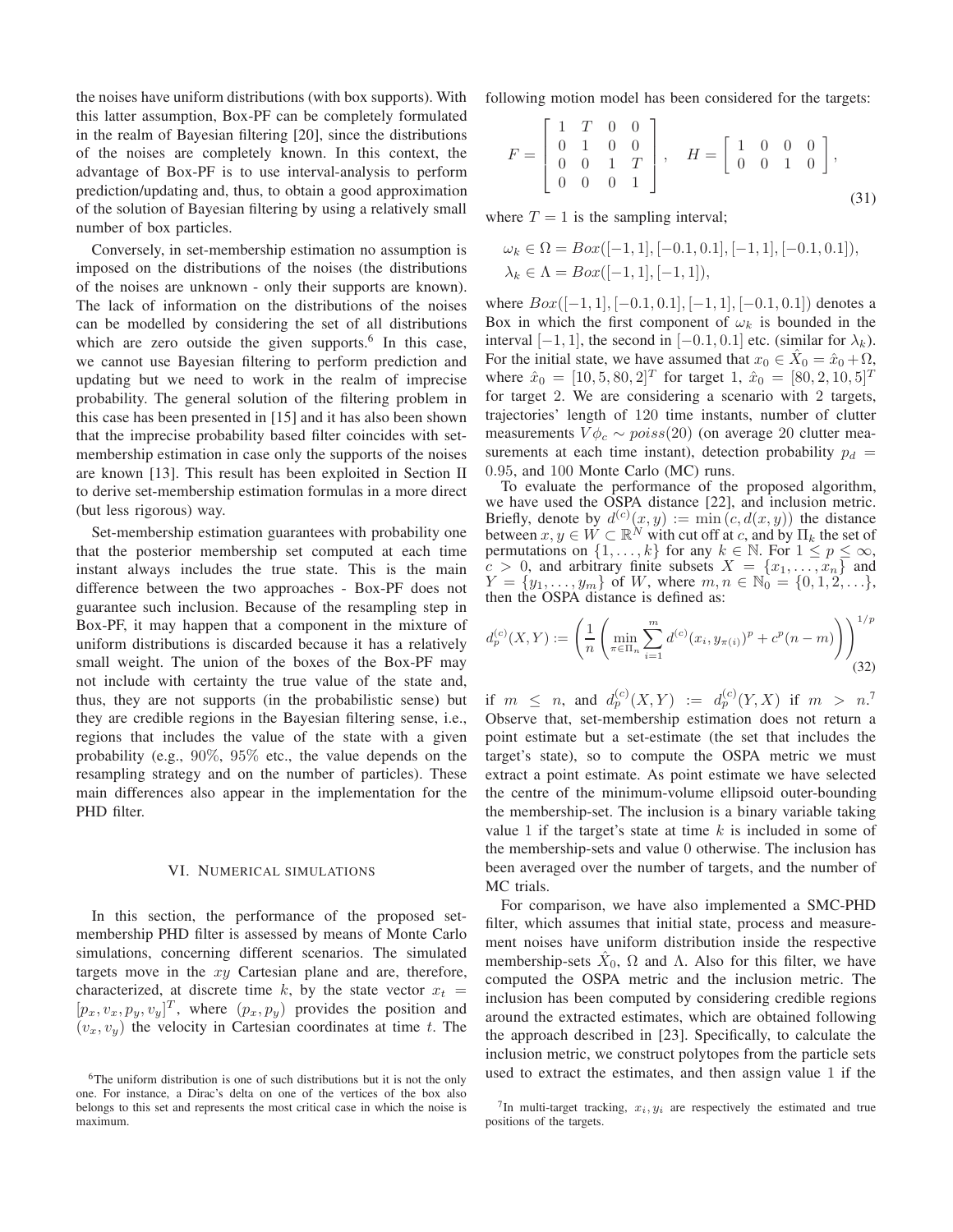target's state is inside any of the constructed polytopes or zero otherwise.



Fig. 2. Inclusion and OSPA (uniform noise,  $p_d = 1$ ).

In the first scenario we assume a unitary detection probability,  $p_d = 1$ , and that process and measurement noises are uniformly distributed. That is, the scenario perfectly fits the assumptions underlying the SMC-PHD filter. Results are reported in Figs. 2 in terms of inclusion and OSPA distance. The estimated number of targets is not reported since in this case both filters perfectly estimate this parameter. As expected, the SMC-PHD filter can cope with the scenario and guarantees a lower OSPA distance than the set-membership PHD.

Results from a second scenario are reported in figs. 3. Here we have a unitary detection probability,  $p_d = 1$ , maximum process noise, i.e.,  $\omega_k = [1, 0.1, 1, 0.1]^T$ , (in this way the two targets cross their trajectories at about time  $k = 10$ ) and measurement noise uniformly distributed over the positive subset of  $\Lambda$ , i.e.,  $\lambda_k = u[1, 1]^T$  with u is uniform distributed in  $[0, 1]$ . We compare the set-membership PHD filter against 4 slightly different implementations of the SMC-PHD filter. As detailed in the legend, we consider different numbers of particles and process noise intensity for the SMC-PHD in order to guarantee a sufficient coverage of the posterior PHD, which is more critical in the case of maximum process noise intensity. Here,  $Q_c = 2\Omega$  means that the SMC-PHD is using a uniform distribution for the process noise with a support that is twice larger than the true one used to generate the trajectories. The inclusion metric and OSPA distance show that the setmembership PHD filter in this case obtains a better performance. This means that the uniform distribution assumption in SMC-PHD filter cannot cope with a deterministic process noise (which is constantly equal to the allowed maximum value). The SMC-PHD filter with uniform distribution is thus not robust to the choice of the process noise: it performs well when the process noise is (close to) uniform but degrades its performance (in some case it diverges for  $N_p = 20000$ ) in the case the process noise is maximum. Conversely, the inclusion performance of the set-membership approach are not affected by the choice of the process noise.



Fig. 3. Inclusion and OSPA (maximum noise,  $p_d = 1$ ).

A more interesting scenario is obtained considering a nonunitary detection probability,  $p_d = 0.95$  and the same conditions as in the second simulation case above. In Figs. 4 we have reported the estimated number of targets, the inclusion metric, and the OSPA distance. It is immediate to verify that the proposed set-membership PHD filter is still better than the SMC-PHD filter. The fact that the inclusion metric is not one for the set-membership estimation in this case, it due to the way we extract the targets' tracks to compute the metrics. In the simulations, we have extracted the best  $\hat{N}_t$  tracks, where  $\hat{N}_t$  is the number of estimated target. This track extraction is not very efficient. We have verified that the set-membership PHD filter in practice has inclusion equal to one also in this case, but we have not yet found a good algorithm to extract the track/tracks that include/s the targets.

#### VII. CONCLUSIONS

The paper has proposed a Probability Hypothesis Density filter for linear system in which initial state, process and measurement noises are only known to be bounded. No probabilistic assumption is imposed on the distributions of initial state and noises and set-membership estimation is used to